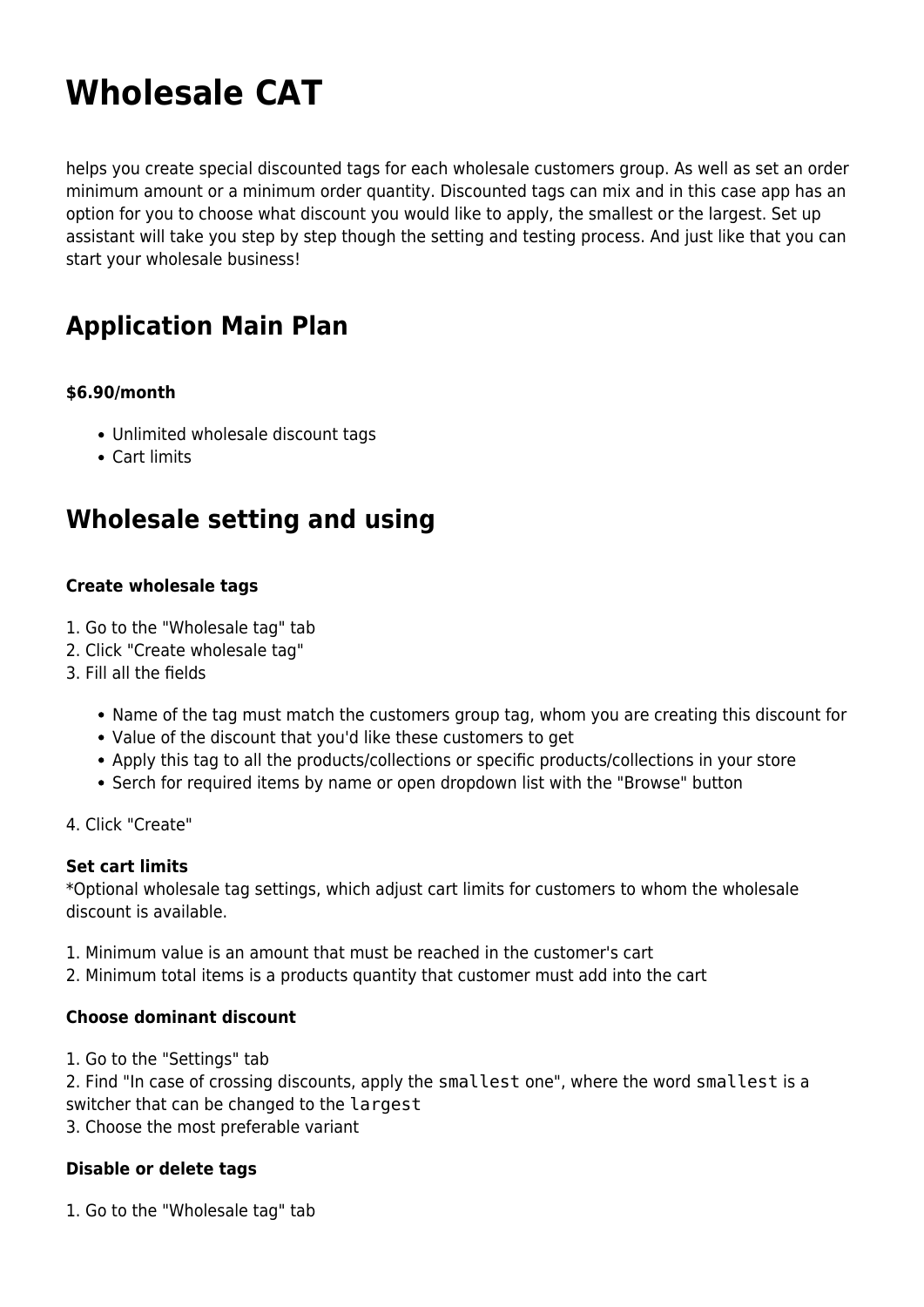- 2. Find required tag in the list below or use "Serch"
- 3. Open the tag
	- Click "Disable" to switch off the discount for this group
	- Click "Delete" to remove this group tag

#### **!!Attention¡¡**

In order to make this tags work you need to customize the following things:

1. Checkout.

You need to enable customers accounts in the Shopify settings in order to make sure that only logged in customers could proceed with the checkout.

2. Customers tags.

You need to group your customers under certain tags and make sure that customers tags and wholesale tag are matching the way you want to provide the discounts.

#### **Tags status**

Disabled - discounted tag was disabled and customers with the similar tag cannot see discounts that you set under this tag

Active - discounted tag is enabled and customers with the similar tag can purchase products with the discount that you set under this tag

## **App installation and removal**

Please disable all similar applications before use.

#### **Installation**

**Integration Removal**

[Install the application](https://apps.shopify.com/) from Shopify App Store by clicking automatically integrate into "Add app". After completing these steps, our application is additional setting or coding. ready to work.

During installation app the store theme without The same process will be applied when you change the theme will be made without any manual actions.

In order to remove the App from your store all you need to do is click "Apps" tab in your store Admin, find our App and click "Delete"

theme. Intergration into a new If all App code pieces also need to be deleted from your store theme you can use [Manual removal](https://wiki.kad.systems/doku.php/public/apps/wholesale/manual_uninstallation).

### **Contacts, regulations and Support working hours**

Email Addresses: [support@kad.systems](mailto:support@kad.systems) Live Chat [Contact modal](https://apps.shopify.com/#modal-show=ContactSupportModal) Phone: 1-877-769-6919